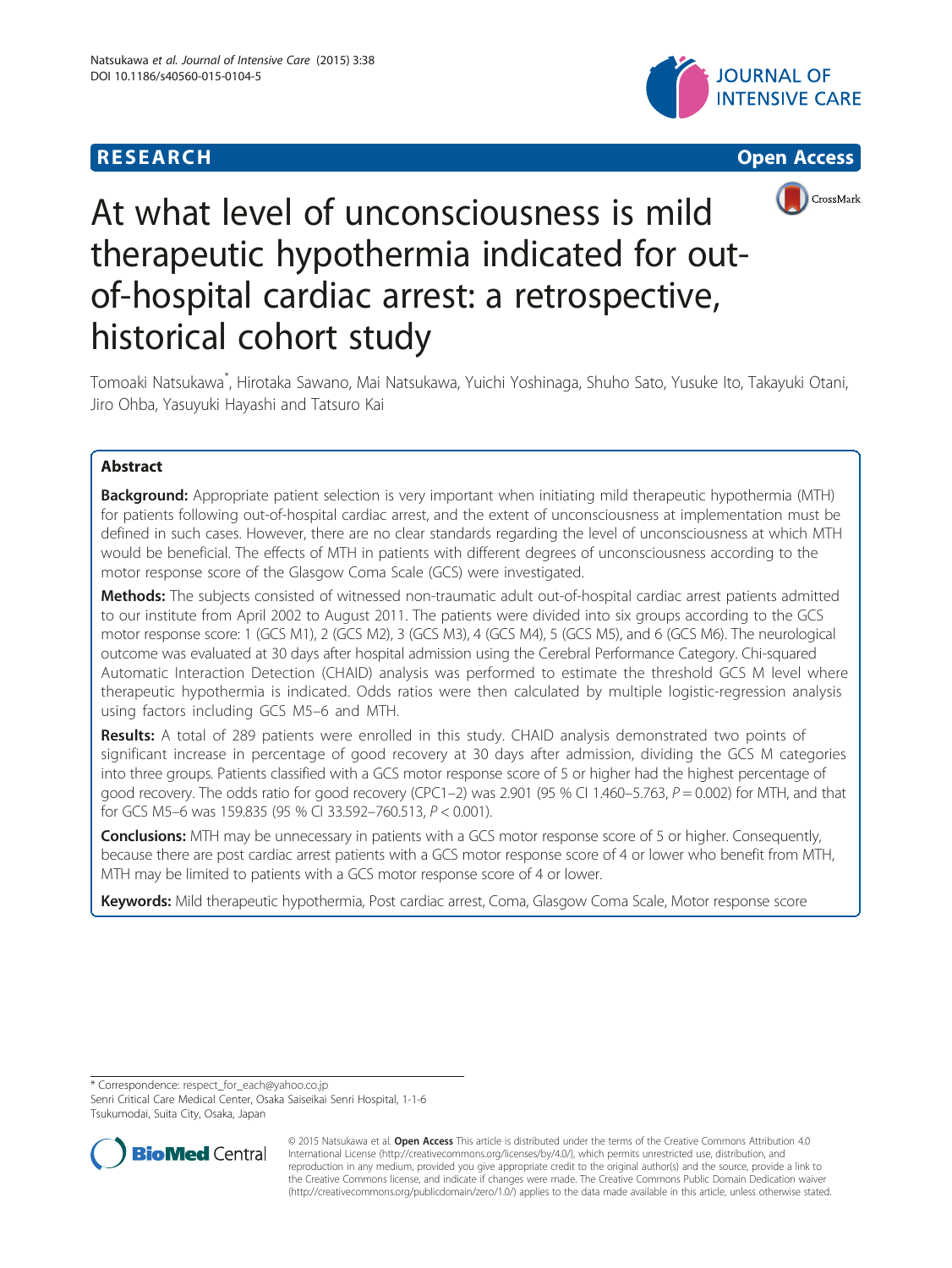#### Background

The American Heart Association currently recommends mild therapeutic hypothermia (MTH) for out-of-hospital cardiac arrest patients presenting in a coma [\[1\]](#page-6-0).

MTH is a therapy capable of improving the neurological outcome of post cardiac arrest patients, but it is also associated with many complications [\[2](#page-6-0)]. MTH, which includes precise body temperature management, is a therapy that requires an increase in manpower in the intensive care unit (ICU), thus creating problems due to increased medical costs, including the purchase of equipment and special devices. Therefore, the indications to perform MTH in patients with out-of-hospital cardiac arrest should be examined.

The Glasgow Coma Scale (GCS) is generally used for evaluating the state of consciousness at emergency scenes [[3\]](#page-6-0). There is no definition of the degree of unconsciousness for which MTH is indicated at the present time, although in past reports, a GCS of eight points or less has been reported. However, it is difficult to evaluate eye opening when the patient is in a post cardiac arrest coma. Moreover, tracheal intubation is carried out in almost all cases, thus rendering an evaluation of the verbal response impossible. From the above, when evaluating the state of consciousness in cardiac arrest patients using the GCS, only the motor response is commonly used. Regarding the evaluation of the degree of unconsciousness in out-of-hospital cardiac arrest patients on arrival to the hospital, we have conventionally used the best level of consciousness within 2 h following the return of circulation, before administration of sedatives, using only the GCS motor response score. Patients classified with a GCS motor response score of 3 or lower are considered to be in a comatose state. Meanwhile, although patients classified with a GCS motor response score of 4 or higher may or may not be in a comatose state, it is believed that MTH may have a positive effect on patient outcome.

In this study, the level of consciousness of out-ofhospital cardiac arrest patients on arrival to the hospital was classified according to the GCS motor response score, and the effect of MTH was retrospectively investigated. In addition to identifying the indications for MTH using the GCS motor response score, whether classifying such patients according to their GCS motor response score on arrival to the hospital may be a potentially useful indicator for predicting the outcome was investigated.

#### Methods

#### Subjects

The subjects were adults who were 18 years of age or older who had been admitted to our institute due to witnessed out-of-hospital cardiac arrest from April 2002 to

August 2011 with stable post cardiac arrest hemodynamics. Patients with unwitnessed cardiac arrest or patients with injury, cerebral stroke, a poor functional status, in a terminal state, a serious infectious disease, and serious coagulopathy were excluded. There was no clear criterion for the use of MTH in our institute. MTH was conducted when two or more emergency physicians who were in charge of the treatment thought that MTH would be beneficial.

## Methods

The patients' data were extracted from medical records, and the data, as well as the outcomes, were retrospectively analyzed as a historical cohort study. The best level of consciousness within 2 h following return of spontaneous circulation (ROSC) was evaluated using the GCS motor response score. Once a decision was made to perform MTH, the administration of a rapid intravenous infusion of 2000 ml of cooling liquid at 4 °C was carried out immediately, along with commencing body surface cooling in most patients. The core body temperature was continuously decreased to 34 °C using the K-TEK III® (Kawasumi, Tokyo), ArcticSun® (IMI, Saitama), or percutaneous cardio-pulmonary support (PCPS), and the core body temperature was then maintained at 34 °C for 24 h, before rewarming over a period of 2 days at 1 °C/ day. Furthermore, sedatives, analgesics, and muscle relaxant agents were used in all patients during MTH, and the bladder temperature was monitored as the core body temperature. Meanwhile, sedatives and analgesics were used in patients who were treated without MTH, and although monitoring of the core body temperature was carried out, no active intervention was carried out for temperature management. The outcome, the state of consciousness at 30 days of hospital admission, was evaluated using the Cerebral Performance Category (CPC) [[4\]](#page-6-0). CPC1 and CPC2 were determined to be a good recovery.

The study protocol complied with the guidelines for epidemiologic studies issued by the Ministry of Health, Labour and Welfare of Japan and was approved by the Ethics Committee of the Osaka Saiseikai Senri Hospital. All patients received the standard care available at the hospital, and no subjects underwent any type of experimental intervention. In light of these safeguards, the Ethics Committee approved this study and waived the need for oral or written consent.

#### Statistical analyses

Continuous variables, which were not normally distributed, are reported as medians and interquartile ranges. Categorical variables are reported as counts and percentages. Either the chi-square test or Fisher's exact test, as appropriate, was used to compare neurological outcomes in patients treated and those not treated with MTH. The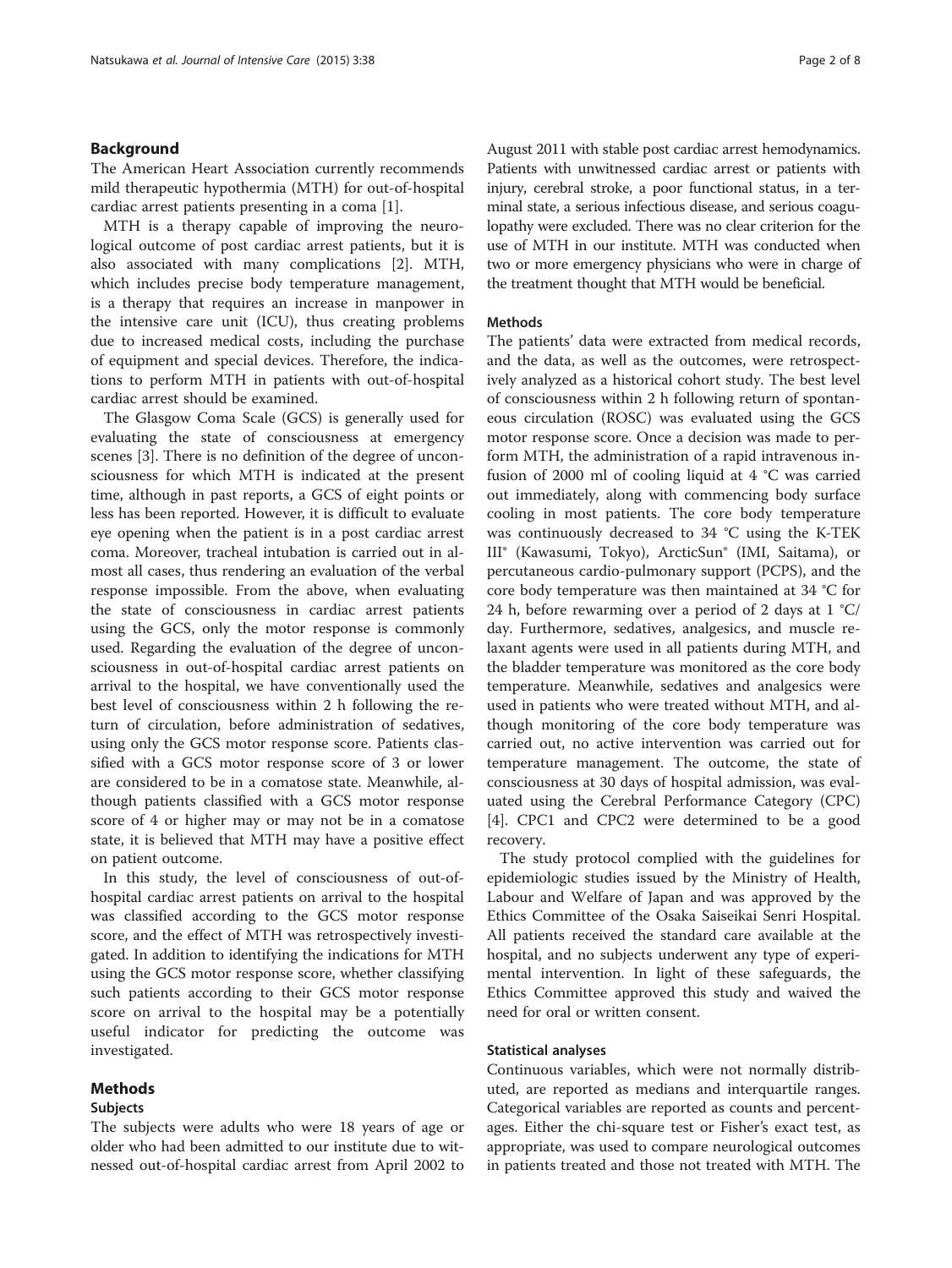Mann-Whitney  $U$  test was used to compare continuous variables of baseline characteristics between patients with good recovery (CPC1–2) and those with bad recovery (CPC3–5). Chi-squared Automatic Interaction Detection (CHAID) analysis was used to find the threshold of GCS M in patients with good recovery at 30 days after admission. Odds ratios (ORs) were calculated by multivariate logistic-regression analysis to identify the significant factors for good recovery. The significance level was set at  $P < 0.05$ . The software program SPSS Statistics 21 for Windows (IBM Japan, Tokyo) was used to analyze the data.

## Results

### Patient selection

A total of 436 out-of-hospital cardiac arrest patients were admitted to our institute from April 2002 to August 2011. One patient with trauma, nine patients under 18 years of age, 45 unwitnessed patients, 22 patients with cerebral stroke, 68 patients with poor functional status, and two patients with faulty data were excluded, thus leaving 289 patients enrolled in this study (Fig. 1).

#### Baseline characteristics

The background characteristics of all patients are shown in Table [1.](#page-3-0) There was a significant bias in the distribution of patients with good recovery by GCS score ( $P < 0.001$ ). The percentage of patients with a good recovery was 10.6 % in the GCS M1 group, 41.3 % in the GCS M2 group, 50.0 % in the GCS M3 group, 56.0 % in

the GCS M4 group, 96.9 % in the GCS M5 group, and 92.6 % in the GCS M6 group. No significant difference was observed in the percentage receiving MTH between patients with and without a good recovery ( $P = 0.795$ ).

The median (IQR) time interval between ROSC and consciousness assessment in each GCS M group was as follows: GCS M1, 66 (36, 89); GCS M2, 48 (33, 77); GCS M3, 52 (36, 80); GCS M4, 49 (34, 83); GCS M5, 77 (32, 113); and GCS M6, 48 (20, 69).

### Neurological outcome

The CPCs at 30 days after hospital admission by MTH use are shown in Table [2](#page-3-0). In the GCS M2 and GCS M4 groups, patients treated with MTH had a significantly better neurological outcome at 30 days after hospital admission ( $P = 0.006$ ,  $P = 0.005$ ). Meanwhile, in the GCS M1 group, GCS M3 group, GCS M5 group, and GCS M6 group, no significant difference was observed  $(P = 0.910, P = 0.558, P = 0.952, P = 0.542).$ 

Furthermore, one GCS M5 case with CPC5 that had not undergone MTH was admitted to the hospital due to malnutrition and died in hospital due to an inability to control the primary disease. In this case, it was difficult to believe that MTH would have improved the CPC at 30 days after hospital admission. Moreover, one GCS M6 case with CPC5 that underwent MTH was a case in which death was caused without recovery due to pump failure due to acute myocardial infarction, and one case with CPC3 that had not undergone MTH was a case in which decreased activity was due to extended critical

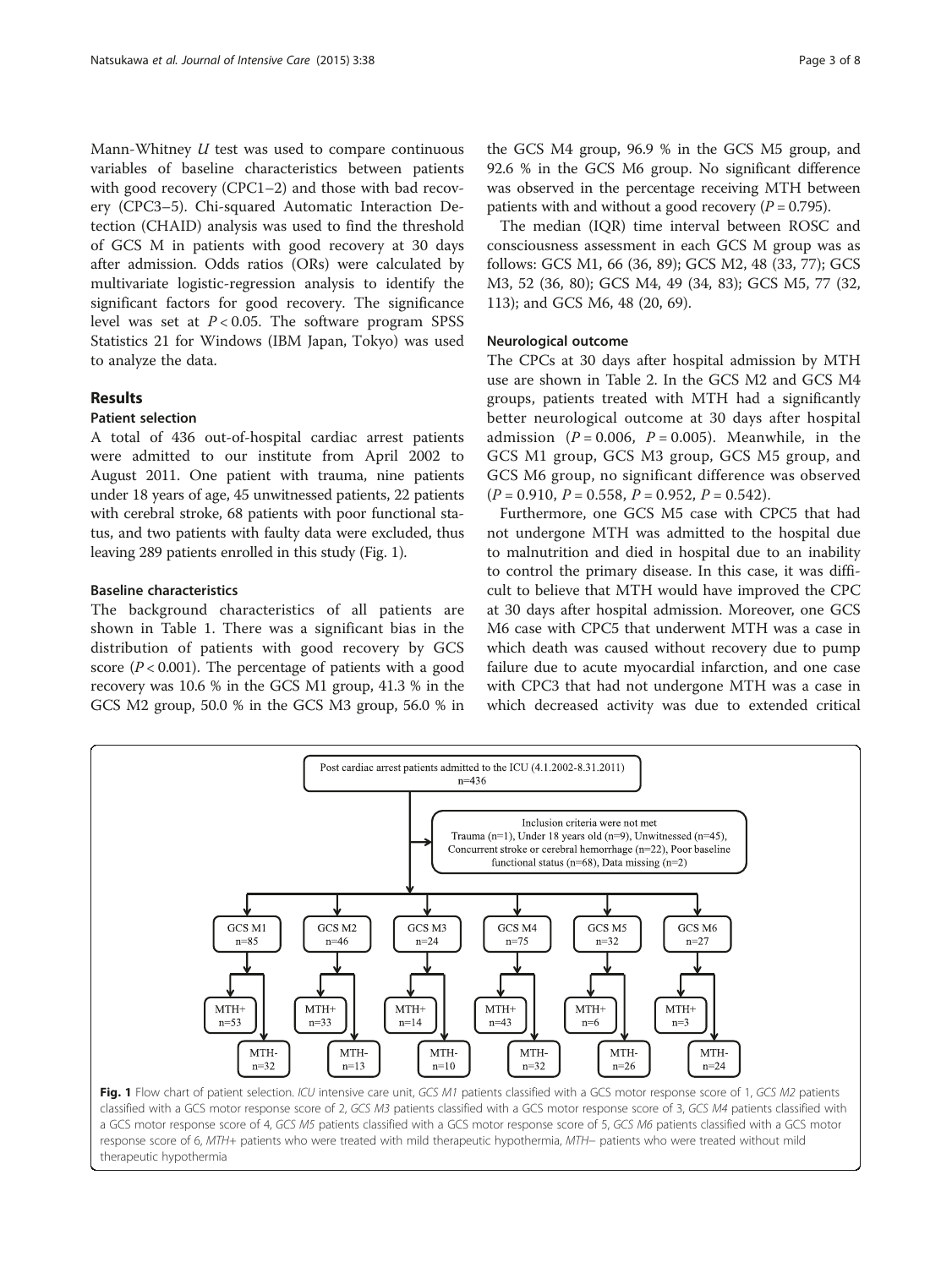<span id="page-3-0"></span>**Table 1** Baseline clinical characteristics

| Parameters                                                  | Good recovery               | Bad recovery                  | $P$ value |
|-------------------------------------------------------------|-----------------------------|-------------------------------|-----------|
|                                                             | $CPC 1-2 (n = 138)$         | $CPC$ 3-5 ( $n = 151$ )       |           |
| Age (year), median (IQR)                                    | 60 (53, 73)                 | 66 (58, 73)                   | < 0.001   |
| Male, $n$ /total $n$ (%)                                    | 110/138 (79.7)              | 114/151 (75.5)                | 0.392     |
| Bystander CPR, n/total n (%)                                | 79/138 (57.2)               | 66/151 (43.7)                 | 0.022     |
| VF or pulseless VT, $n$ /total $n$ (%)                      | 65/138 (47.1)               | 54/151 (35.8)                 | 0.050     |
| Cardiac cause, n/total n (%)                                | 67/138 (48.6)               | 50/151 (33.1)                 | 0.007     |
| Time interval between collapse and ROSC (min), median (IQR) | 14 (10, 22)                 | 25 (18, 42)                   | < 0.001   |
| Without prehospital ROSC, n/total n (%)                     | 12/138 (8.7)                | 40/151 (26.5)                 | < 0.001   |
| Glasgow Coma Scale motor response score                     |                             |                               |           |
|                                                             | 9                           | 76                            |           |
| 2                                                           | 19                          | 27                            |           |
| 3                                                           | 12                          | 12                            | < 0.001   |
| 4                                                           | 42                          | 33                            |           |
| 5                                                           | 31                          |                               |           |
| 6                                                           | 25                          | $\overline{2}$                |           |
| Laboratory Data                                             |                             |                               |           |
| pH, median (IQR)                                            | 7.27 (7.19, 7.34)           | 7.09 (6.94, 7.26)             | < 0.001   |
| Base excess (mmol/l), median (IQR)                          | $-7.8$ ( $-14.1$ , $-4.9$ ) | $-13.7$ ( $-18.7$ , $-10.4$ ) | < 0.001   |
| Lactate (mmol/l), median (IQR)                              | $6.8$ (4.8, 9.4)            | 9.8(7.3, 12.1)                | < 0.001   |
| PCPS, n/total n (%)                                         | 11/138 (8.0)                | 44/151 (29.1)                 | < 0.001   |
| IABP, n/total n (%)                                         | 12/138 (8.7)                | 44/151 (29.1)                 | < 0.001   |
| <b>MTH</b>                                                  | 71/138 (51.4)               | 80/151 (53.0)                 | 0.795     |

IQR interquartile range, CPR cardio-pulmonary resuscitation, VF ventricular fibrillation, VT ventricular tachycardia, ROSC return of spontaneous circulation, PCPS percutaneous cardio-pulmonary support, IABP intra-aortic balloon pumping, MTH mild therapeutic hypothermia

Table 2 Neurological outcome at 30 days after hospital admission by MTH

|        | <b>CPC</b> | 1        | 2        | 3              | $\overline{4}$ | 5        | P value |
|--------|------------|----------|----------|----------------|----------------|----------|---------|
| GCS M1 | MTH+       | 6        | 1        | 5              | 19             | 22       | 0.910   |
|        | MTH-       | 1        | 1        | $\overline{2}$ | 13             | 15       |         |
| GCS M2 | MTH+       | 14       | 5        | 1              | 9              | 4        | 0.006   |
|        | MTH-       | $\Omega$ | $\Omega$ | 6              | 6              | 1        |         |
| GCS M3 | MTH+       | 5        | 3        | 0              | 3              | 3        | 0.558   |
|        | MTH-       | 1        | 3        | 3              | $\overline{2}$ | 1        |         |
|        | MTH+       | 25       | 5        | 3              | 6              | 4        | 0.047   |
| GCS M4 | MTH-       | 6        | 6        | 5              | 6              | 9        |         |
| GCS M5 | MTH+       | 5        | 1        | $\Omega$       | $\Omega$       | $\Omega$ | 0.952   |
|        | MTH-       | 24       | 1        | $\Omega$       | $\Omega$       | 1        |         |
| GCS M6 | MTH+       | 2        | 0        | $\Omega$       | $\Omega$       | 1        | 0.542   |
|        | MTH-       | 23       | 0        | 1              | Λ              | 0        |         |

CPC Cerebral Performance Category, MTH+ patients who were treated with mild therapeutic hypothermia, MTH− patients who were treated without mild therapeutic hypothermia, GCS M1 patients classified with a GCS motor response score of 1, GCS M2 patients classified with a GCS motor response score of 2, GCS M3 patients classified with a GCS motor response score of 3, GCS M4 patients classified with a GCS motor response score of 4, GCS M5 patients classified with a GCS motor response score of 5, GCS M6 patients classified with a GCS motor response score of 6

illness hospitalization caused by old age. Regarding these two cases as well, it was difficult to believe that implementing MTH would have improved the CPC at 30 days after hospital admission.

CHAID analysis was performed with GCS M as an independent variable and good recovery at 30 days after admission as a dependent variable. The tree created after applying CHAID is shown in Fig. [2](#page-4-0). The terminal branches of the tree represent CHAID-derived homogeneous categories (terminal nodes). We obtained three terminal nodes. Regarding GCS M, there were two points of significant increase in percentage of good recovery at 30 days after admission, dividing the GCS M categories into three groups (see Fig. [2](#page-4-0)). Patients classified with a GCS motor response score of 5 or higher had the highest percentage of good recovery.

## Odds ratio for a good recovery

A multivariate logistic-regression analysis was performed for all patients, and ORs were calculated to identify significant factors associated with a good recovery (Table [3](#page-4-0)). In multivariate 1, a multivariate logistic-regression analysis was performed, and the ORs were calculated using all parameters. In multivariate 2, age, bystander CPR,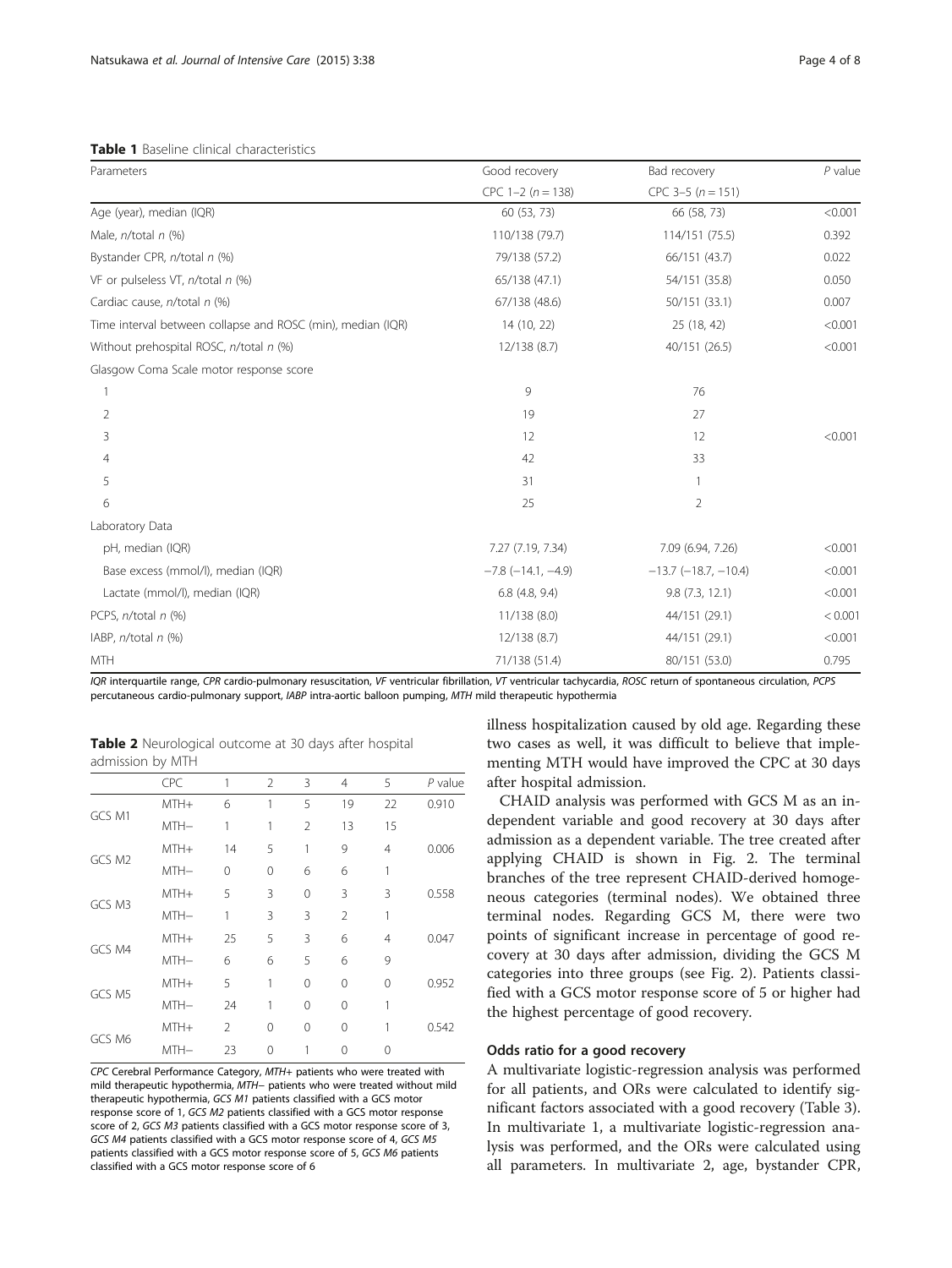<span id="page-4-0"></span>

ventricular fibrillation (VF) or pulseless ventricular tachycardia (VT), without prehospital ROSC, GCS M score 5–6, lactate, and MTH were used. As a rule, it is better not to perform multiple logistic-regression analysis including factors that are strongly correlated. Because pH, base excess, and lactate were strongly correlated with each other (pH vs. base excess:  $r = 0.856$ ,  $P < 0.001$ ; pH vs. lactate:  $r = -0.673$ ,  $P < 0.001$ ; base excess vs. lactate:  $r = -0.770$ ,  $P < 0.001$ ), only lactate was selected. In the same way, because without prehospital ROSC, PCPS, and IABP were strongly correlated with each other (without prehospital ROSC vs. PCPS:  $r = 0.599$ ,  $P < 0.001$ ; without prehospital ROSC vs. IABP:  $r = 0.522$ ,  $P < 0.001$ ; PCPS vs. IABP:  $r = 0.744$ ,  $P < 0.001$ ) and without prehospital ROSC and time interval between collapse and ROSC were strongly correlated with each other  $(r = 0.634,$   $P < 0.001$ ), only without prehospital ROSC was selected. Because VF or pulseless VT and cardiac cause are strongly correlated with each other ( $r = 0.509$ ,  $P < 0.001$ ), only VF or pulseless VT was selected.

In multivariate 1, significant factors associated with a good recovery were age  $(1 \text{ year})$   $(OR \text{ 0.955}, P < 0.001, P < 0.001)$ 95 % confidence interval 0.931 to 0.980), bystander CPR (OR 2.064,  $P = 0.043$ , 95 % confidence interval 1.022 to 4.169), GCS M5–6 (OR 123.272, P < 0.001, 95 % confidence interval 26.842 to 566.123), and MTH (OR 2.980,  $P = 0.004$ , 95 % confidence interval 1.414 to 6.281).

In multivariate 2, significant factors associated with a good recovery were age  $(1 \text{ year})$   $(OR\ 0.958, P < 0.001, 95\%)$ confidence interval 0.934 to 0.979), VF or pulseless VT (OR 2.492,  $P = 0.010$ , 95 % confidence interval 1.247 to 4.980), without prehospital ROSC (OR 0.330,  $P = 0.025$ ,

Table 3 Odds ratio for a good recovery

| Parameters                                      | Good recovery (CPC 1-2)   |                           |                          |  |
|-------------------------------------------------|---------------------------|---------------------------|--------------------------|--|
|                                                 | Univariate                | Multivariate 1            | Multivariate 2           |  |
|                                                 | Odds ratio (95 % CI)      | Odds ratio (95 % CI)      | Odds ratio (95 % CI)     |  |
| Age (1 year)                                    | $0.969(0.953 - 0.985)$    | $0.955(0.931 - 0.980)$    | $0.958(0.935 - 0.979)$   |  |
| Male                                            | 1.275 (0.731-2.224)       | $0.806$ $(0.355 - 1.831)$ |                          |  |
| Bystander CPR                                   | 1.724 (1.082-2.748)       | 2.064 (1.022-4.169)       | 1.813 (0.957-3.433)      |  |
| VF or pulseless VT                              | 2.040 (1.264-3.289)       | 1.505 (0.632-3.581)       | 2.492 (1.247-4.980)      |  |
| Cardiac cause                                   | 2.123 (1.203-3.745)       | 2.800 (0.995-7.882)       |                          |  |
| Time interval between collapse and ROSC (1 min) | $0.949(0.931 - 0.967)$    | $0.972(0.944 - 1.000)$    |                          |  |
| Without prehospital ROSC                        | $0.264$ $(0.132 - 0.529)$ | $0.521(0.135 - 2.020)$    | $0.330(0.125 - 0.867)$   |  |
| GCS Motor response score 5-6                    | 33.691 (10.225-111.015)   | 123.272 (26.842-566.123)  | 159.835 (33.592-760.513) |  |
| pH (0.1)                                        | 1.564 (1.352-1.809)       | 1.397 (0.981-1.988)       |                          |  |
| Base Excess (1 mmol/l)                          | 1.107 (1.066-1.150)       | $1.017(0.911 - 1.137)$    |                          |  |
| Lactate (1 mmol/l)                              | $0.834(0.778 - 0.895)$    | $0.914(0.797 - 1.047)$    | $0.830(0.752 - 0.916)$   |  |
| <b>PCPS</b>                                     | $0.211(0.104 - 0.428)$    | $0.541(0.125 - 2.342)$    |                          |  |
| <b>IABP</b>                                     | $0.232(0.116 - 0.461)$    | $0.298(0.079 - 1.129)$    |                          |  |
| <b>MTH</b>                                      | $1.033(0.651 - 1.640)$    | 2.980 (1.414-6.281)       | 2.901 (1.460-5.763)      |  |

CPR cardio-pulmonary resuscitation, VF ventricular fibrillation, VT ventricular tachycardia, ROSC return of spontaneous circulation, GCS M5-6 patients classified with a GCS motor response score of 5 or higher, PCPS percutaneous cardio-pulmonary support, IABP intra-aortic balloon pumping, MTH mild therapeutic hypothermia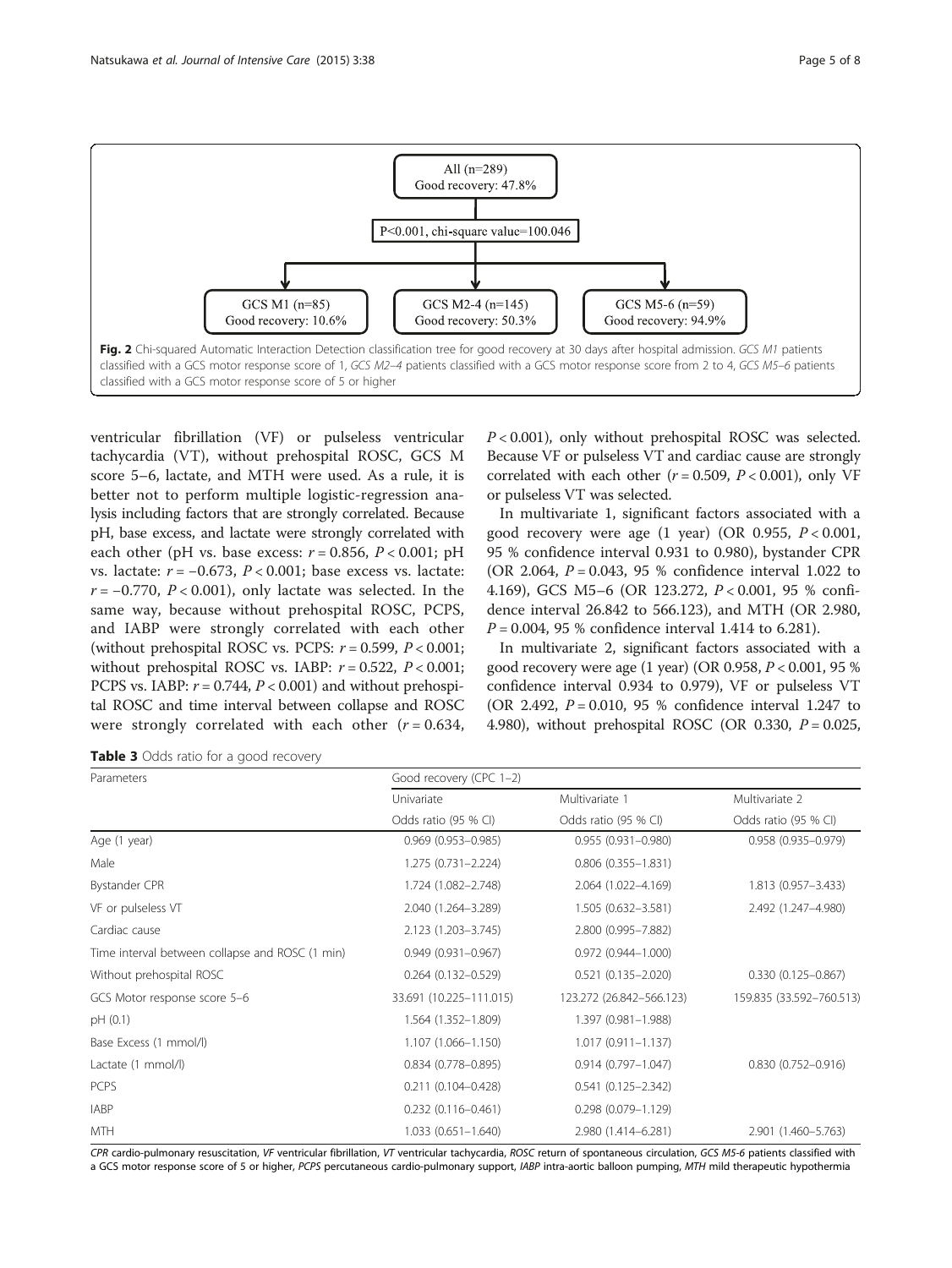95 % confidence interval 0.125 to 0.867), GCS M5–6 (OR 159.835, P < 0.001, 95 % confidence interval 33.592 to 760.513), lactate (1 mmol/l) (OR 0.830, P < 0.001, 95 % confidence interval 0.752 to 0.916), and MTH (OR: 2.901,  $P = 0.002$ , 95 % confidence interval 1.460 to 5.763).

## Discussion

The GCS is a useful indicator for evaluating the level of consciousness in emergency situations, which is also suitable for evaluating the level of consciousness post cardiac arrest. Specifically, the motor response score reflects an abnormal reflex and integrated movement, thus reflecting the degree of encephalopathy. However, it is difficult to evaluate eye opening when the patient is in a post cardiac arrest coma. For example, we sometimes find post cardiac arrest patients who present with open eyes, but they cannot obey an order to close their eyes. Thus, they do not truly have an eye opening score of 4 in the GCS. In our opinion, it would be better not to take the eye opening score of the GCS into account. Moreover, tracheal intubation is carried out in almost all cases and even if using the modified verbal score, it would be difficult to evaluate the GCS verbal response score as usual. Therefore, the verbal response score is obscure in most post cardiac arrest patients. From the above, when evaluating the state of consciousness in cardiac arrest patients, it is believed that evaluating such patients using only the motor response is most appropriate.

The definitions regarding the degree of unconsciousness where MTH is indicated in past reports are shown in Table 4 [\[5](#page-6-0)–[17\]](#page-7-0). There are no clear standards regarding the level of unconsciousness required for MTH in previous papers. Some previous papers on MTH for post cardiac arrest syndrome included GCS M5 patients. Others did not define coma. As for standards regarding the level of unconsciousness required for MTH, the

Table 4 Definition of coma

| Author                      | Period | Definition of coma                 |
|-----------------------------|--------|------------------------------------|
| Mckean et al. [5]           | 2009   | $GCS \leq 8$ and F1 and M $\leq 5$ |
| Testori et al. [6]          | 2011   | $GCS \leq 8$                       |
| Hörburger et al. [7]        | 2012   | GCS < 8                            |
| Nielsen et al. [8], [9]     | 2013   | GCS < 8                            |
| Hachimi-Idrissi et al. [10] | 2005   | GCS < 7                            |
| Shah et al. [12]            | 2011   | GCS F1 or M1                       |
| HACA study group [14]       | 2002   | $GCS M \leq 5$                     |
| Bernard et al. [13]         | 2002   | None                               |
| Knafelj et al. [15]         | 2007   | None                               |
| Derwall et al. [16]         | 2009   | None                               |
| Petrovic et al. [17]        | 2011   | None                               |

GCS Glasgow Coma Scale, E eye opening score, M motor response score

American Heart Association guideline 2010 states the following. "Who to cool? All studies of post cardiac arrest therapeutic hypothermia have included only patients in coma. One trial defined coma as "not responding to verbal commands". The other trials defined coma similarly, used the Glasgow Coma Score (GCS) of 8 or lower, or did not provide a clear definition." [[1\]](#page-6-0) In our opinion, this means that there is no clear definition of coma. If a GCS of 8 or lower is the definition of coma in post cardiac arrest patients, post cardiac arrest patients with GCS: E2VTM5 and GCS: E1VTM5 would require MTH. Likewise, there is no clear definition of coma in the ERC guideline. We think that there is room for discussion about MTH for post cardiac arrest cases with a GCS motor response score of 5.

There were several reasons why we decided on GCS M5 as the optimal motor score threshold for MTH. Firstly, the result of the CHAID analysis indicated that an optimal GCS motor score threshold for MTH was GCS M5. Secondly, the percentage of patients with a good recovery in the GCS M5 and M6 groups was around 100 %, and for the patients with a bad recovery in the GCS M5 and M6 groups, it was difficult to believe that implementing MTH would have improved the CPC at 30 days after hospital admission. Thirdly, the ORs of GCS M5 and GCS M6 for good recovery were significantly higher, whilst the percentages of patients with a good recovery in the GCS M4, M3, M2, and M1 were lower than 60 %. Fourthly, MTH improved CPC at 30 days after hospital admission in the GCS M2 and M4 groups.

As for the reason why no significant difference on CPC at 30 days after hospital admission between with MTH and without MTH was observed in the GCS M1 and M3 groups, though the patients treated with MTH had a significantly better neurological outcome at 30 days after hospital admission in the GCS M2 and GCS M4 groups, we postulated that the GCS M1 group included patients whose neurological outcome was poor regardless of whether the patients were treated with MTH, and the GCS M3 group had a small number of patients. Because the OR of MTH for good recovery was 2.901  $(P = 0.002)$ , there may be patients whose neurological outcome was good because of MTH in the GCS M1 group.

From the above, because there are post cardiac arrest patients who receive a beneficial effect from MTH among those with a GCS motor response score of 4 or lower, we suggest that the definition regarding the degree of unconsciousness for which MTH is indicated in post cardiac arrest patients is a GCS motor response score of 4 or lower. Furthermore, when discussing the efficacy of MTH, "the percentage of patients with a GCS motor response score of 5 or higher" should be clarified.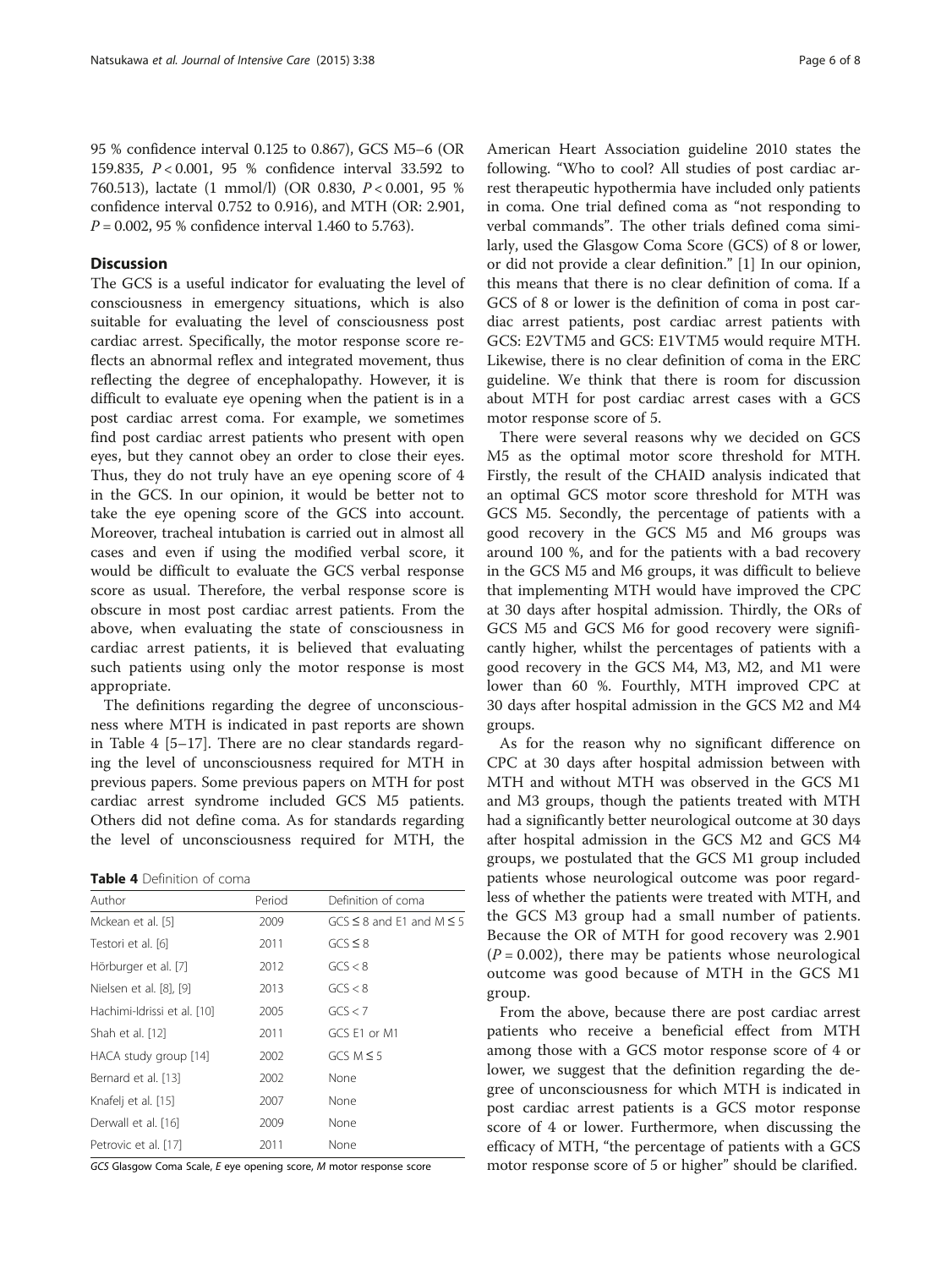<span id="page-6-0"></span>In this study, patients with a GCS motor score of 4 or lower had relatively lower percentage of good recovery than earlier trials [13, 14]. The reason was that we included patients with out-of-hospital arrests of presumed non-cardiac cause, non-shockable rhythms and we had fewer exclusion criteria. Another published study [9] involving patients with cardiac arrest who were admitted to the ICU demonstrated baseline characteristics and mortality that are in keeping with our findings.

Regarding the limitations of this study, the number of patients evaluated was insufficient to make any definitive conclusions. This was a retrospective study at a single institute, and there were some differences in the patient background between patients who were treated with MTH and patients who were treated without MTH. Moreover, the presence of higher brain dysfunction was not evaluated in CPC1 patients at 30 days after hospital admission, so from the standpoint of preventing higher brain dysfunction, the efficacy of MTH in patients classified according to a GCS motor response score of 5 or higher cannot be discussed. We hope this study will be seen as a pilot study leading to a prospective, randomized, multi-center study in the future.

## Conclusions

MTH may be unnecessary in patients with a GCS motor response score of 5 or higher. Consequently, because there are post cardiac arrest patients who receive a beneficial effect from MTH among patients with a GCS motor response score of 4 or lower, the degree of unconsciousness in out-of-hospital cardiac arrest patients for which MTH is indicated may be limited to patients with a GCS motor response score of 4 or lower. Furthermore, when discussing the efficacy of MTH, "the percentage of patients with a GCS motor response score of 5 or higher" should be clarified.

#### Key messages

Out-of-hospital cardiac arrest patients with a GCS motor response score of 5 or higher showed good neurological outcomes, whether or not MTH was performed.

MTH for post cardiac arrest syndrome may be performed in patients with a GCS motor response score of 4 or lower.

#### Abbreviations

CPC: Cerebral Performance Category; GCS: Glasgow Coma Scale; GCS M1: patients classified with a GCS motor response score of 1; GCS M1– 4: patients classified with a GCS motor response score of 4 or lower; GCS M2: patients classified with a GCS motor response score of 2; GCS M2- 4: patients classified with a GCS motor response score from 2 to 4; GCS M3: patients classified with a GCS motor response score of 3; GCS M4: patients classified with a GCS motor response score of 4; GCS M5: patients classified with a GCS motor response score of 5; GCS M5– 6: patients classified with a GCS motor response score of 5 or higher; GCS M6: patients classified with a GCS motor response score of 6; ICU: intensive

care unit; MTH: mild therapeutic hypothermia; PCPS: percutaneous cardiopulmonary support; ROSC: return of spontaneous circulation; VF: ventricular fibrillation; VT: ventricular tachycardia.

#### Competing interests

The authors declare that they have no competing interests.

#### Authors' contributions

TN performed the statistical analysis and drafted the manuscript. TN, MN, YY, SS, YI, TO, JO, and HS carried out the acquisition of the data. YH participated in the design of the study and its coordination. TK conceived the study, participated in its design and coordination, and helped to draft the manuscript. All authors read and approved the final manuscript.

#### Acknowledgements

The authors are greatly indebted to all of the personnel at the Senri Critical Care Medical Center.

#### Received: 23 March 2015 Accepted: 1 September 2015 Published online: 11 September 2015

#### References

- 1. Peberdy M, Callaway C, Neumar R, Geocadin R, Zimmerman J, Donnino M, et al. American Heart Association Guidelines for Cardiopulmonary Resuscitation and Emergency Cardiovascular Care Part 9 post-cardiac arrest care. Circulation. 2010;122:S768–S786.
- 2. Erb JL, Hravnak M, Rittenberger JC. Therapeutic hypothermia after cardiac arrest. Am J Nurs. 2012;112:38–44.
- 3. Teasdale G, Maas A, Lecky F, Manley G, Stocchetti N, Murray G. The Glasgow Coma Scale at 40 years: standing the test of time. Lancet Neurol. 2014;13:844–54.
- 4. Phelps R, Dumas F, Maynard C, Silver J, Rea T. Cerebral performance category and long-term prognosis following out-of-hospital cardiac arrest. Crit Care Med. 2013;41:1252–7.
- 5. McKean S. Induced moderate hypothermia after cardiac arrest. AACN Adv Crit Care. 2009;20:343–55.
- 6. Testori C, Sterz F, Behringer W, Haugk M, Uray T, Zeiner A, et al. Mild therapeutic hypothermia is associated with favourable outcome in patients after cardiac arrest with non-shockable rhythms. Resuscitation. 2011;82:1162–7.
- 7. Testori C, Sterz F, Behringer W, Haugk M, Uray T, Zeiner A, et al. Mild therapeutic hypothermia improves outcomes compared with normothermia in cardiac-arrest patients. A retrospective chart review. Crit Care Med. 2012;40:1–5.
- 8. Nielsen N, Wetterslev J, al-Subaie N, Andersson B, Bro-Jeppesen J, Bishop G, et al. Target temperature management after out-of-hospital cardiac arrest—a randomized, parallel group, assessor-blinded clinical trial—rationale and design. Am Heart J. 2012;163:541–8.
- 9. Nielsen N, Wetterslev J, Cronberg T, Erlinge D, Gasche Y, Hassager C, et al. Targeted temperature management at 33 °C versus 36 °C after cardiac arrest. N Engl J Med. 2013;369:2197–206.
- 10. Hachimi-Idrissi S, Corne L, Ebinger G, Michotte Y, Huyghens L. Mild hypothermia induced by a helmet device: a clinical feasibility study. Resuscitation. 2001;51:275–81.
- 11. Hachimi-Idrissi S, Zizi M, Nguyen DN, Schiettecate J, Ebinger G, Michotte Y, et al. The evolution of serum astroglial S-100 β protein in patients with cardiac arrest treated with mild hypothermia. Resuscitation. 2005;64:187–92.
- 12. Shah MP, Zimmerman L, Bullard J, Yenari MA. Therapeutic hypothermia after cardiac arrest: experience at an academically affiliated communitybased veterans affairs medical center. Stroke Res Treat. 2011;2011:1–8.
- 13. Bernard SA, Gray TW, Buist MD, Jones BM, Silvester W, Gutteridge G, et al. Treatment of comatose survivors of out-of-hospital cardiac arrest with induced hypothermia. N Engl J Med. 2002;346:557–63.
- 14. Holzer M, Cerchiari E, Roine R, Sterz F, Eisenburger P, Havel C, et al. Mild therapeutic hypothermia to improve the neurologic outcome after cardiac arrest. N Engl J Med. 2002;346:549–56.
- 15. Knafelj R, Radsel P, Ploj T, Noc M. Primary percutaneous coronary intervention and mild induced hypothermia in comatose survivors of ventricular fibrillation with ST-elevation acute myocardial infarction. Resuscitation. 2007;74:227–34.